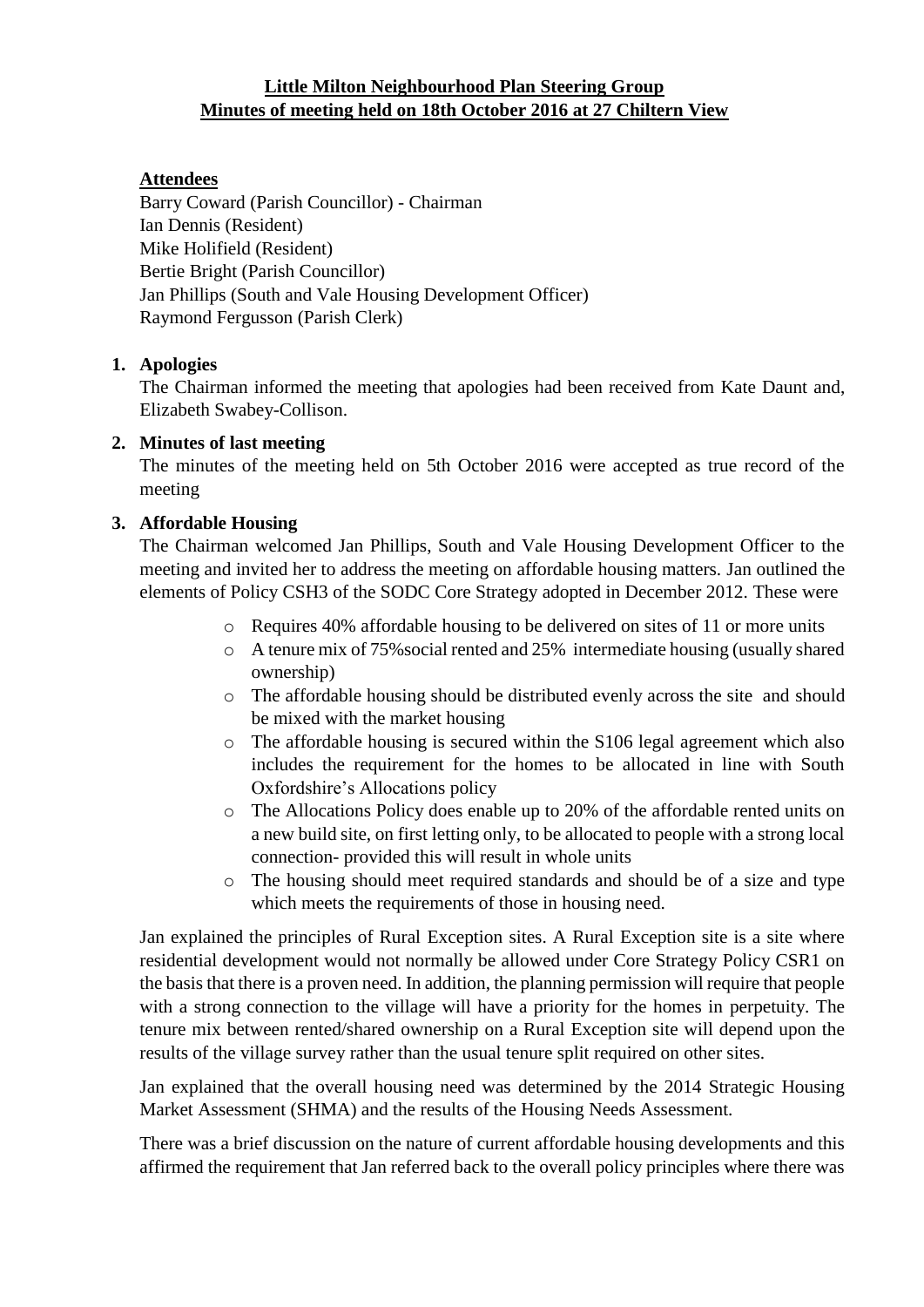requirement for the affordable houses to be mixed with the market housing and to meet the necessary space requirements.

Finally Jan explained that the South had 3 Housing Officers and the Vale had 2 Officers who administered the Policy determined by the District Council and the Housing Associations manged the actual housing stock.

The Chairman thanked Jan for her contribution and she left the meeting.

# **4. Matters arising**

The Chairman reported that he had spoken with Peter Canavan, South and Vale Planning, who reported that he had not heard back from Natural England about their comments regarding the Strategic Environment Assessment although it is assumed that one will not be required for our plan.

The Chairman also stated that the £5000 grant should be paid to the Parish Council in the near future.

The Chairman indicated that SODC hoped to recruit a resource to support Neighbourhood Planning quite soon.

The Chairman referred to the recent report that the Oxfordshire Growth Board had agreed the allocation of the Oxford City unmet housing need. It now appears that South Oxfordshire District Council have not accepted the increased allocation of 1200 dwellings.

## **5. Village Survey**

The Chairman confirmed that the current draft of Village Survey incorporated the comments that had been made by Simon Purfield and those made by the Steering Group at the last meeting. He stated that the Parish Council had approved the survey at its meeting on 12th October 2016. The Steering Group agreed that the Survey, subject one small change, could be progressed by Stratford District Council. The Chairman outlined the likely timetable and it is hoped that printed questionnaires should be available at the next meeting on  $1<sup>st</sup>$  November. The Chairman reported that he had prepared a sheet for distributors that could be used when distributing questionnaires.

#### **6. Progress on consultation to date**

The following was the progress on a number of areas that had been identified

1) Little Milton School

Ian Dennis reported that he had met David Wakeling, a School Governor, to explore the impact of any School plan on development and also to assess the impact of any development in the village on the School. Ian circulated a summary of his consultation to members present but in summary the School had no plans for re- development except for refurbishment/replacement of existing classrooms. There were no plans to change sites. It was also unlikely that any future development within the village would impact significantly on the School.

2) Farms/Warren Barn

Mike Holifield reported that Ditchend Farm was subject to probate and it a more detailed discussion could take place once that is concluded. However he highlighted that the site had a significant level of asbestos present but could be a possible site for potential employment if the existing units were converted. A key question would be the cost of preparing the site for future development and whether there would be an adequate level of return.

Mike reported that he had spoken with the Emmett Bros who had confirmed that they had no plans to for expanding the light industrial units at Warren Barn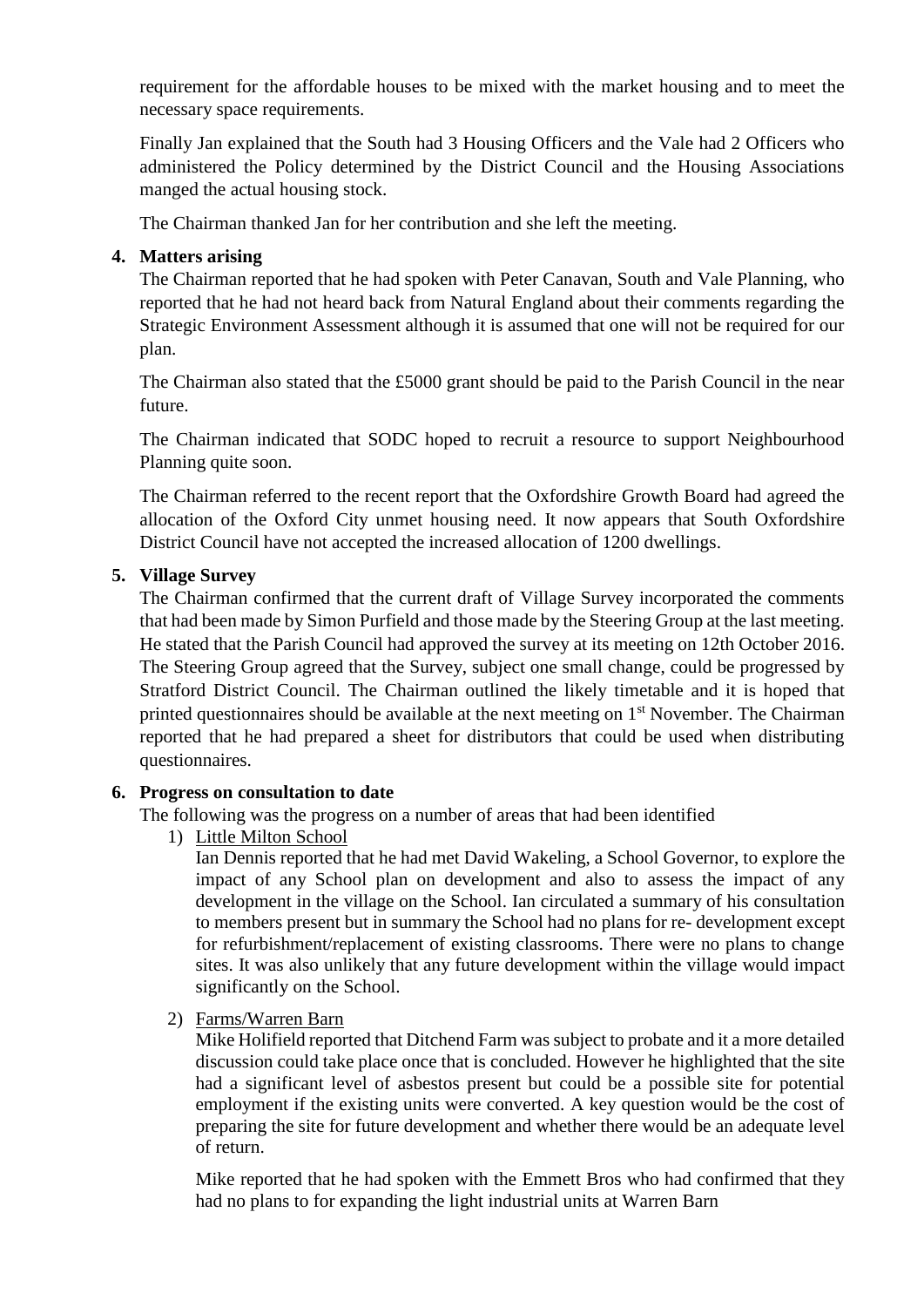There was a discussion on possibly consulting Charles Peers at Views Farm. The current employment sites are beyond the two cottages are in Great Milton. It was agreed that Mike would not make any enquiries.

3) BBOWT

Barry confirmed that BBOWT cannot develop any buildings on BBOWT land except in the farm yard area.

4) Thames Water

Barry reported that he had a contact with Thames Water and had received some standard wording that could be incorporated into the Plan.

5) Little Milton Shop

Bertie suggested that as he has been unable to discuss the matter with the Shop Manager that he produces a statement based on his understanding as an ex-committee member. This may need to be validated by the Chairman on the Shop Committee.

6) Morgan Associates

Bertie explained that he has been unable to have a meeting with Susie Morgan but he is still pursuing the matter.

7) SODC Affordable Housing Team & Housing Associations

Barry had previously confirmed his contact with the relevant Housing Associations and the attendance of Jan Phillips at the meeting tonight delivered a positive relationship with the SODC Affordable Housing team.

8) The Lamb

Elizabeth has indicated that the owners of The Lamb are considering a modest extension and will update the meeting in due course.

9) BT Openreach/SSE

Raymond reported that he had spoken to both Openreach and SSE and he explained that both bodies have a duty to provide the necessary connection to any new dwellings. This would be the responsibility of the developer in the first instance to liaise with the utility companies to establish the need.

10) Morland House Surgery

Barry reported that Morland House did not envisage any problems in providing the necessary services to a modest increase in dwelling within Little Milton. What is perhaps unclear is the cumulative effect of increased housing within the overall catchment area of Morland House.

11) Landowners other than farmers

Barry asked the Steering Group to consider the idea of contacting landowners, other than farmers, who may have land available for future development. This was discussed quite carefully and it was concluded that it would be inappropriate as a Group to make the approach as it could be construed that it was actively seeking land for development. It was also felt that as there was no intention to identify sites for future development this was an unnecessary action.

12) Any other

There was a brief discussion on the Orchard Pre-School and it was concluded that having just renewed their lease with the Parish Council it was unlikely that their development needs would change and any increases in future dwellings would have no significant impact on them.